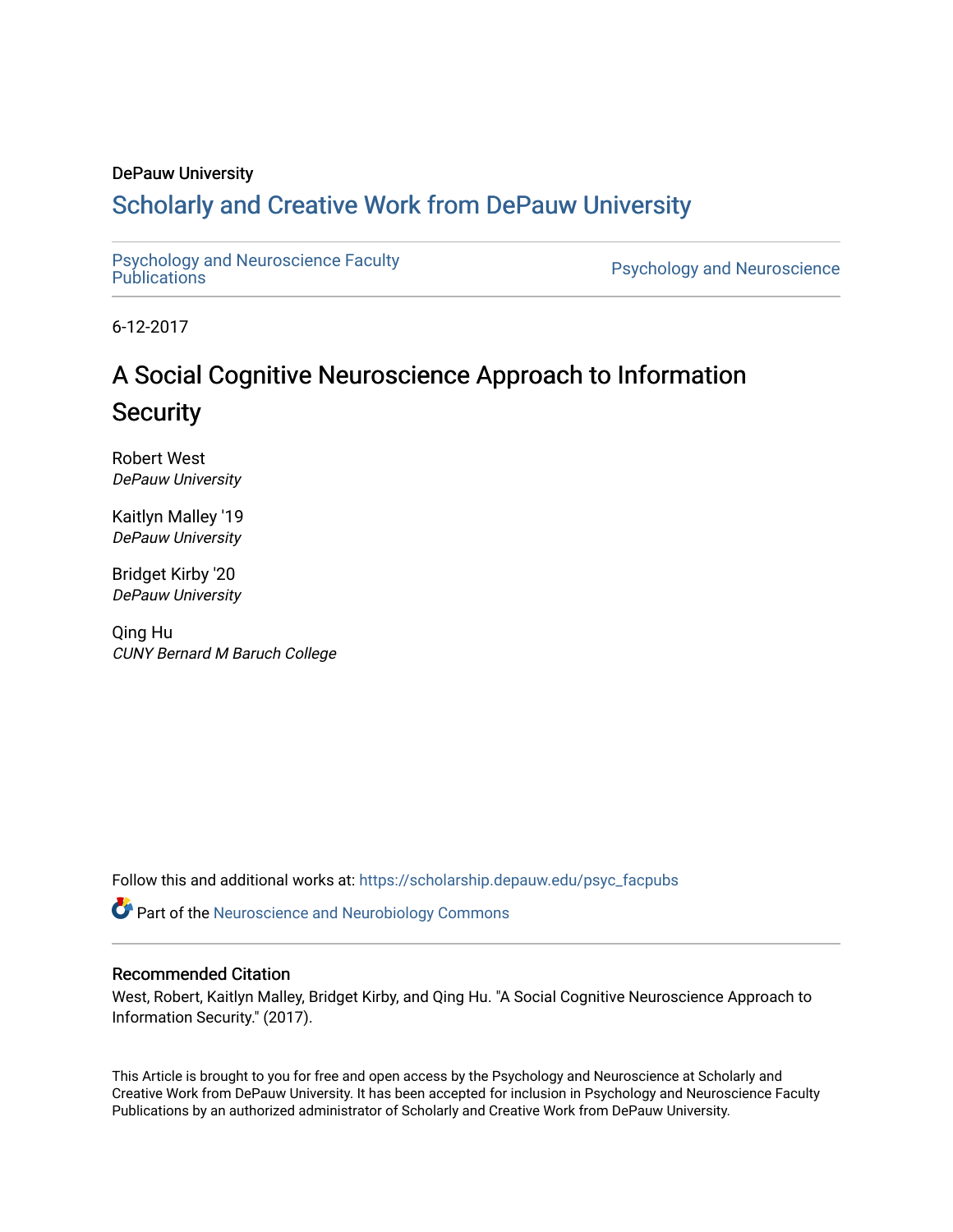A Social Cognitive Neuroscience Approach to Information Security

Robert West, Kaitlyn Malley, Bridget Kirby DePauw University

Qing Hu Baruch College – The City University of New York

White Paper submitted for A Decadal Survey of the Social and Behavioral Science for National Security

June 12, 2017

Contact Information:

Robert West, PhD Department of Psychology & Neuroscience DePauw University 7 E. Larabee Street Greencastle, IN 46135

Email: robertwest@depauw.edu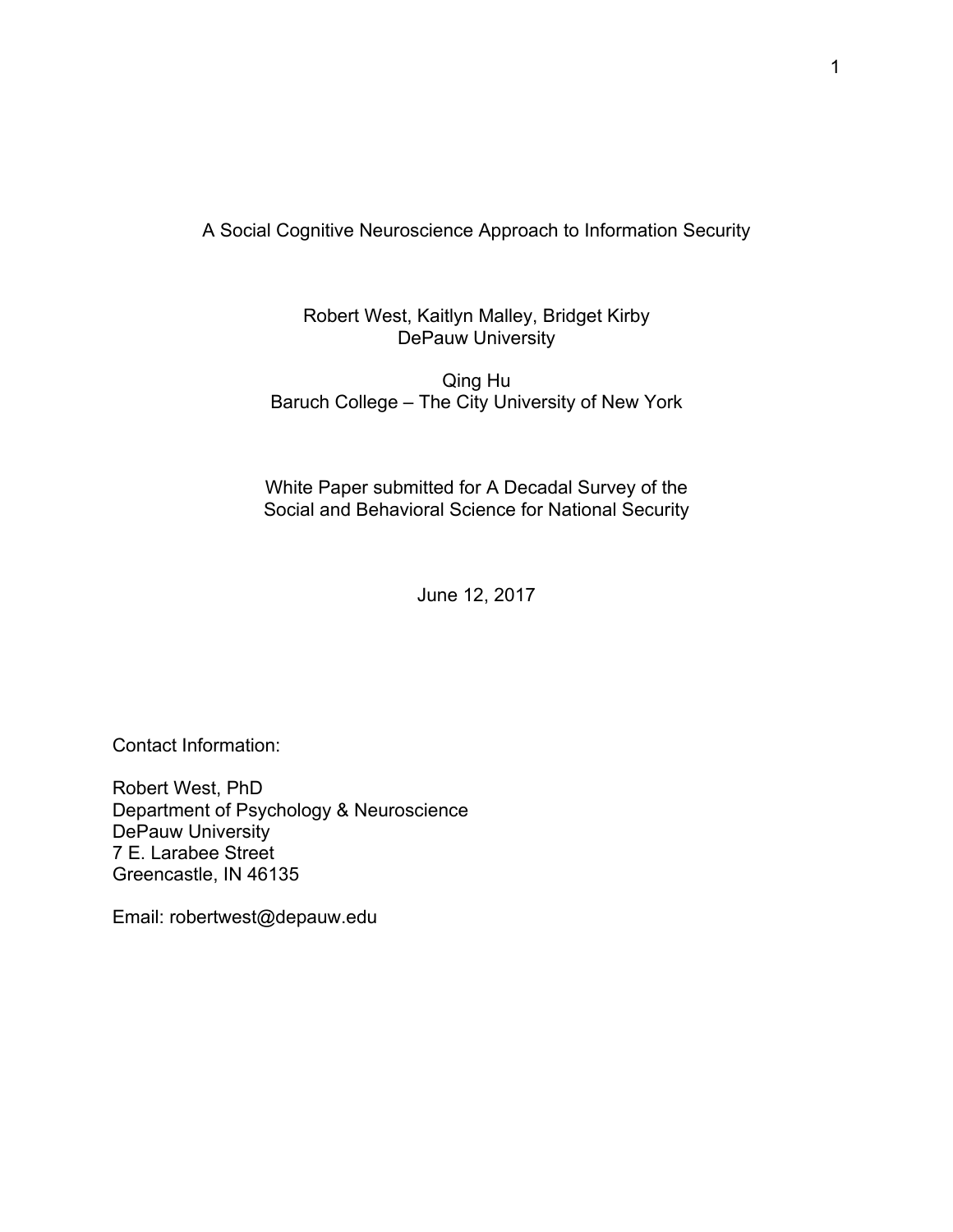Information security (InfoSec) represents a significant challenge for private citizens, corporations, and government entities. Breaches of InfoSec, may lower consumer confidence (Yayla & Hu, 2011), shape national and international politics (Groll, 2017), and represent a significant threat to the world economy (e.g., estimated costs of breaches related to cybercrime were \$3 trillion in 2015; Cybersecurity Ventures). Significant progress has been made in the context of developing and refining hardware and software infrastructure to thwart cybercrime (Ayuso, Gasca, & Lefevre, 2012; Choo, 2011). However, much less attention has been devoted to understanding the factors that lead individuals within an organization to compromise the digital assets of a company or government entity (Posey, Bennett, & Roberts, 2011; Warkentin & Willison, 2009). The need to for a greater understanding of the causes of insider threat becomes readily apparent when one considers that roughly 50% of security violations result from the activities of individuals within an organization (Richardson, 2011). Additionally, in a recent survey 89% of respondents felt that their organizations were at risk from an insider attack, and 34% felt very or extremely vulnerable (Vormetric Data Security, 2015). In this paper we describe our program of research that examines the neural basis of individual decision making related to InfoSec, and is grounded in a social cognitive neuroscience approach. We also consider evidence from studies examining the effects of individual and cultural differences on decision making related to InfoSec. Together this evidence may serve to motivate future research that integrates theories from neuroscience and the social and behavioral sciences in order to deepen our understanding of the factors that lead individuals to compromise InfoSec.

Two commentaries have called for the expansion of work in the behavioral and social sciences that is designed to enhance our understanding of Information Systems (Dimoka et al., 2011) and InfoSec (Crossler et al., 2013), and grounded in the theories and methods of neuroscience. Dimoka et al. describe how advances in the emerging field of Neuro-Information Systems (NeuroIS) could increase our understanding of user interactions with information systems. They identify seven research opportunities (i.e., localize the brain areas associated with IS constructs, capture hidden processes, complement existing sources of data, identify antecedents of IS constructs, test consequences, infer causality, and challenge IS assumptions) for the NeuroIS field. In a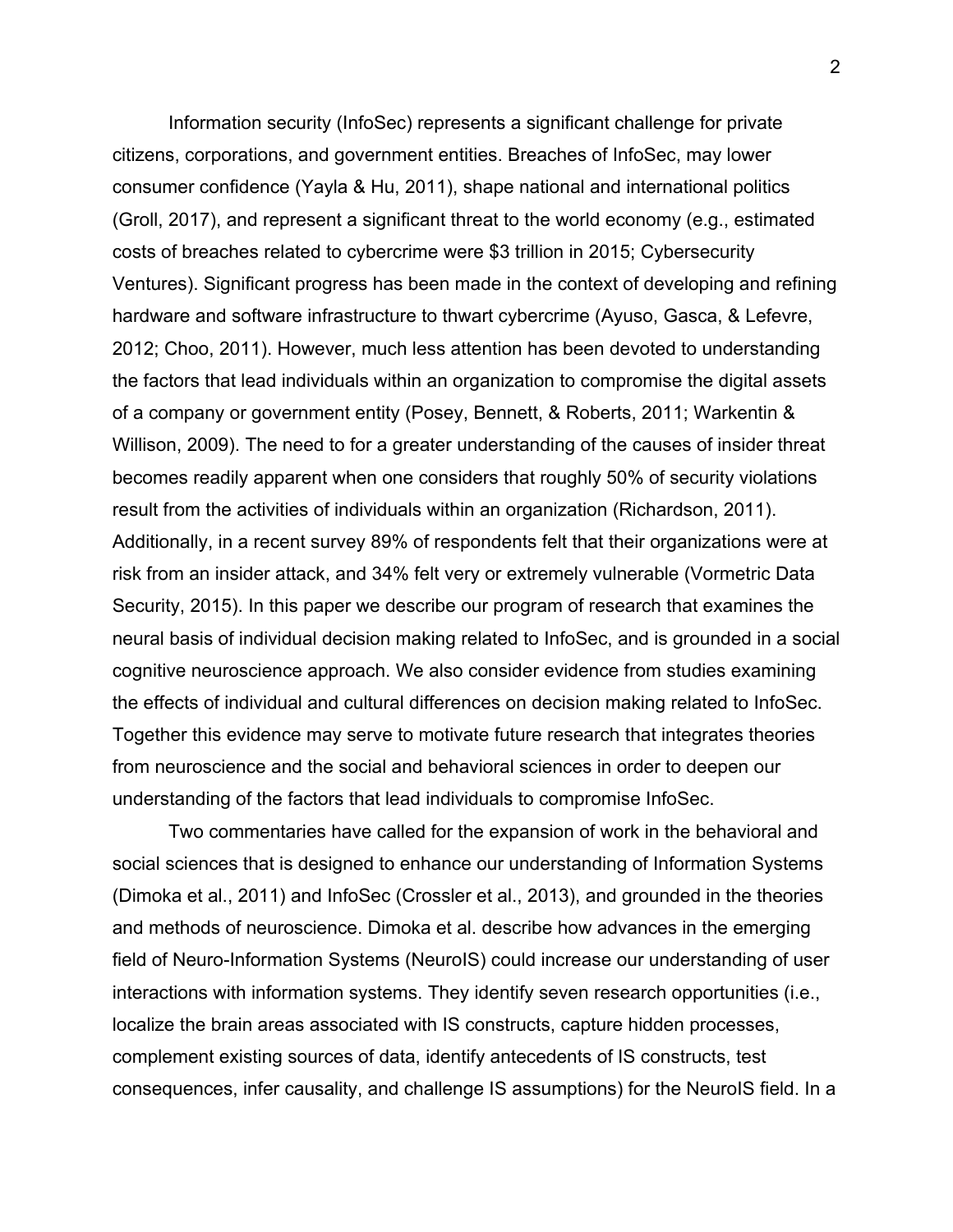second commentary, Crossler et al. focus on recent advances and potential discoveries related to "separating insider deviant behavior and insider misbehavior, unmasking the mystery of the hacker world, improving information security compliance, and crosscultural InfoSec research." One of the common themes in these reviews represents the need to develop novel measurement or assessment tools that circumvent problems related to participant subjectivity, social desirability, and method variance that contribute to limitations in the Information Systems and InfoSec literatures. As has been demonstrated in a study by Hu et al. (2015), we believe that a social cognitive neuroscience approach to the study of InfoSec holds significant promise in both addressing many of the limitations inherent in the extant literature, and in providing significant insight into the research opportunities identified in these commentaries.

In our program of research we have sought to use event-related brain potentials (ERPs) to examine the time course and spatial distribution of neural activity related to decision making while participants consider scenarios describing violations of InfoSec policies and practices that vary in severity (Hu et al., 2015). Obtaining valid physiological data related to decision making in this domain presents a number of methodological challenges. First, to reduce social desirability we had participants make decisions as if s/he were an IT employee at a fictitious company rather than report their own intentions. Additionally, a deception manipulation with a monetary incentive was used to encourage participants to offer realistic decisions. Importantly for those with ethical concerns related to the use of deception in research, a recent study reveals that this manipulation is not necessary to obtain the relevant behavioral or neurophysiological effects (Budde & West, 2017). Second, to isolate neural activity time-locked to the decision process, framing information for each decision was separated from a shorter decision prompt (see Hu et al., 2015 Table 1). Individuals also completed a set of control trials with the same format, but that did not include an ethical violation. The control trials allowed us to isolate neural activity related to ethical decision making from that related to more general aspects of information processing.

The behavioral data for our InfoSec paradigm represents the decisions offered by participants indicating whether they would take an action, and the response times associated with the decisions. Regardless of whether or not deception is utilized in the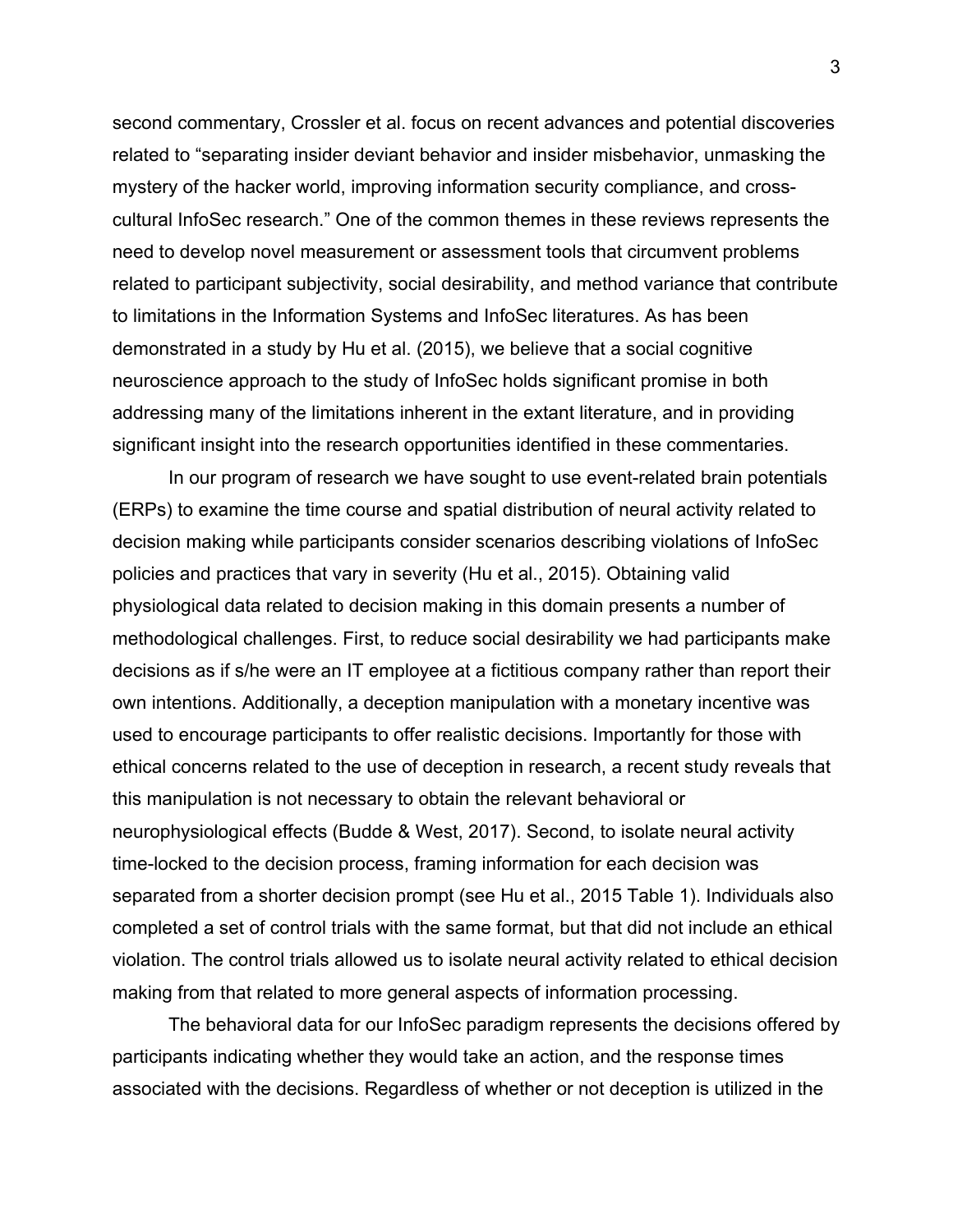paradigm (Budde & West, 2017; Hu et al., 2015), individuals are more likely to endorse control scenarios than minor or major ethical violations and are also significantly less likely to endorse major violations than minor violations. The response time data revealed a different pattern. Here individuals are slower to decide for minor violations than either control scenarios or major violations. Additionally, individuals low in selfcontrol respond more quickly than individuals high in self-control for control scenarios and major violations and are somewhat more likely to accept minor violations than those with high self-control. These data reveal a general behavioral profile that is expected, and show that the task is sensitive to individual differences in self-control, a variable that is known to be a significant predictor of violations of InfoSec (Hu, Xu, Dinev, & Ling, 2011; Hu, Zhang, & Xu, 2012).

The ERP data elicited during the InfoSec paradigm in Hu et al. (2015) reveal a number of findings that are relevant to the seven opportunities identified by Dimoka et al. (2011) as well as the scope of the decadal survey. Importantly, considering either minor or major violations of InfoSec is associated with ERP activity localized to the medial and lateral prefrontal cortex (Hu et al., 2015). This finding converges with evidence from studies using functional MRI to examine the functional neuroanatomy of moral decision making in more traditional paradigms (Greene, 2015; Oliveira-Souza, Zahn, & Moll, 2015) and reveals some of the brain areas underpinning InfoSec constructs. Qualitatively different modulations of the ERPs are consistently observed when individuals are considering either minor or major violations of InfoSec. This finding leads to the suggestion that somewhat different neural systems are involved in processing violations with moderate or more severe consequences. Individual differences in self-control also have quantitative and qualitative effects on the neural correlates of decision making related to InfoSec. Low self-control is associated with a reduction in the amplitude of neural activity related to major violations. In contrast, high and low self-control is associated with qualitative differences in neural recruitment when individuals are considering minor violations. Together these findings provide insights that not readily apparent in the behavioral data alone, and that may advance our understanding of InfoSec by indicating that different neural systems are recruited when individuals consider various types of violations. Additionally, the interaction between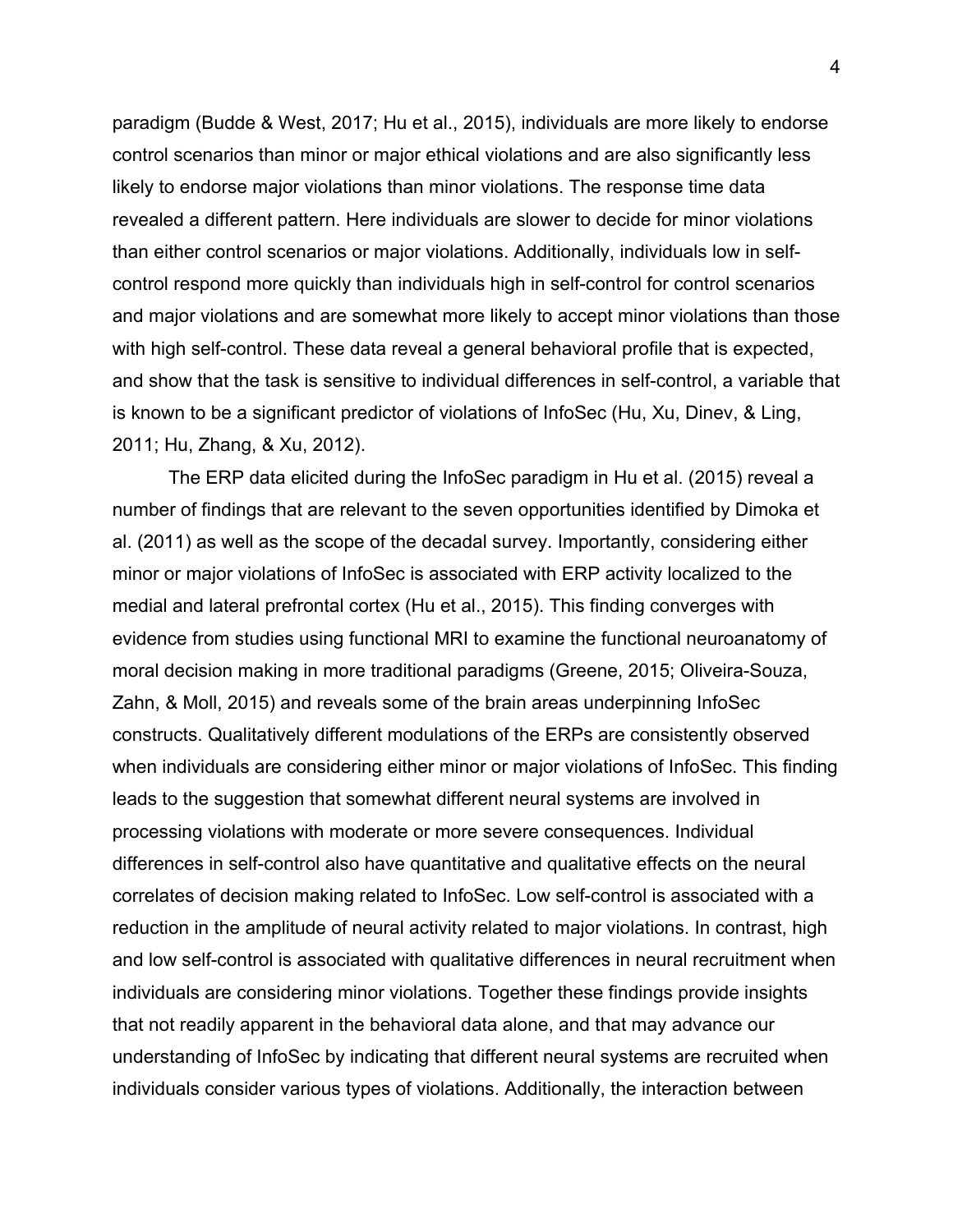individual differences in self-control and the type of violation may reveal that different strategies could be required to either reduce biases in decision making or mitigate insider threat depending upon the characteristics of the situation or the individual.

A number of InfoSec scholars have recognized the importance of considering individual and cultural differences when examining the adoption and violation of InfoSec policy. As an example, low self-control has been linked to an increase in the intention to violate information security policy when individual consider hypothetical scenarios (Hu et al., 2011) and to also predict actual exploratory and exploitive hacking behavior (Hu et al., 2012). The effect of self-control on the intention to offend may be mediated by the perceived benefits and risk of sanctions, with low self-control enhancing the perception of benefits and attenuating the perception of formal sanctions (Hu et al., 2012). There is also some evidence that stronger moral belief serves to reduce the likelihood of hacking behavior that is engaged in for a variety of reasons including revenge, justice, survival or profit (Hu et al., 2012). Future work could explore the neural foundation of the moderating effect of moral belief on the influence of self-control on decision making related to InfoSec. For instance, ERP or fMRI methods could be used to examine variation in activation of the reward circuit during InfoSec decision making as related to individual differences in self-control and moral belief.

In today's geo-political climate, it is important not only to understand the motives of national security threats from inside the United States but also those arising from other countries. Most research regarding InfoSec has focused on western, educated, industrialized, rich, and democratic (WEIRD) subjects, a description that does not fit many of the threats currently faced by the United States. Related to the potential effect of culture on InfoSec, one study revealed differences between individuals in the United States and South Korea in terms of the variables that predicted intentions to adopt protective information technology (Dinev et al., 2009). Subjective norms were a significant predictor of intentions in Korea, but not the United States, while the effect of attitudes toward adopting protective technology was similar in the two cultures. A number of factors that differ across cultures including individualism, collectivism, the level of uncertainty avoidance, and power distance may affect the likelihood that an individual compromises InfoSec (Crossler et al., 2012). For example, in cultures with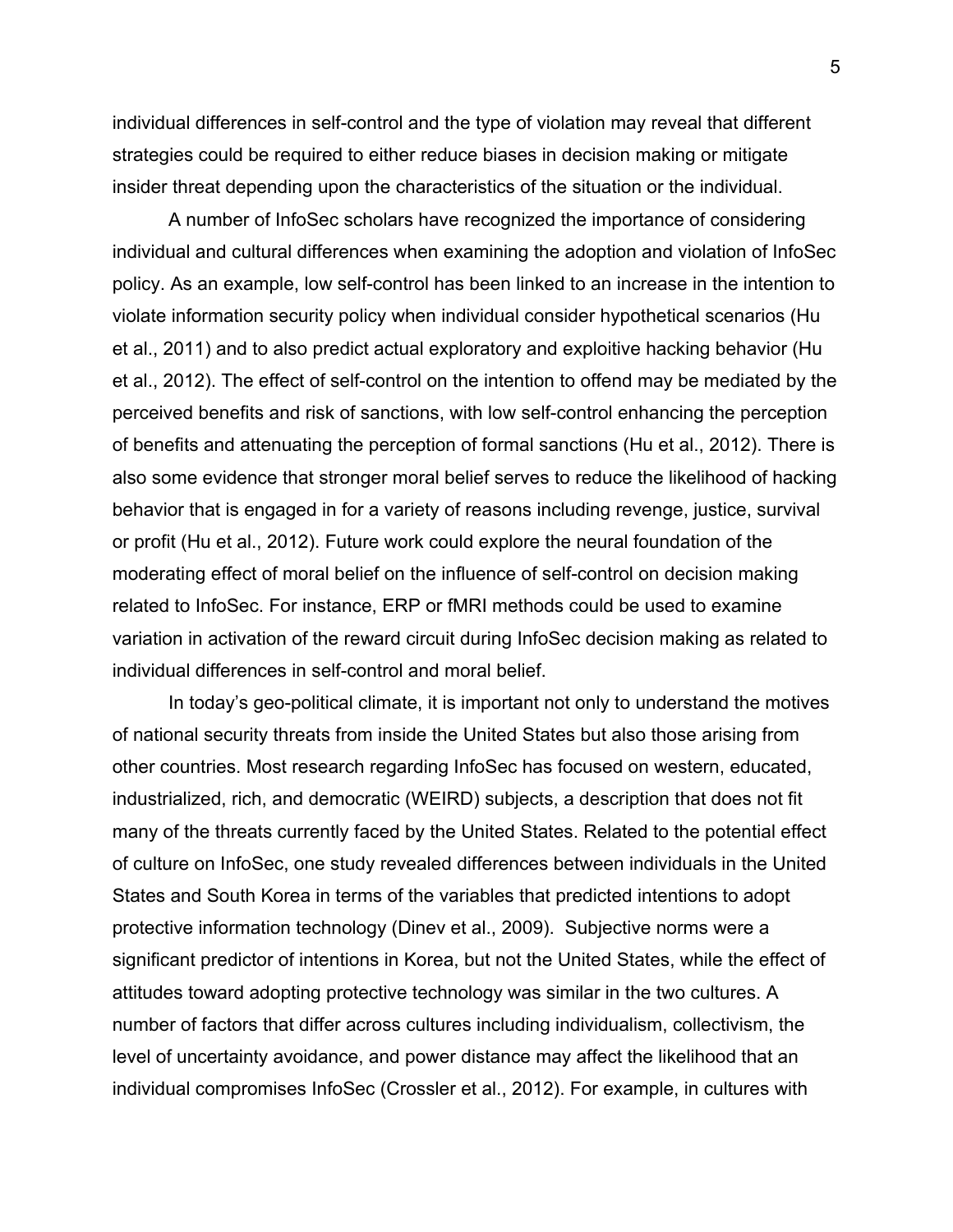lower power distance individuals are less likely to accept unequally distributed power (Crossler et al. 2012); that may make them feel more inclined to violate security measures against a figure of authority. Given this initial evidence and conceptual work, it seems clear that a greater understanding of cultural differences as related to InfoSec from a neurocognitive perspective has the potential to advance our fundamental knowledge in building capacity to inform challenges of national security.

A fundamental problem for InfoSec scholars is the identification of processes or programs that serve to reduce misconduct by individuals within or outside of an organization. Hu and colleagues (2010, 2011) have demonstrated that the certainty, severity, and swiftness of sanctions affects the perceived risk of violations of InfoSec, but that these factors do not, in turn, decrease the intention to commit a violation. This and other work (Crossler et al., 2013; Siponen & Vance, 2010), lead to the suggestion that the threat of punishment may not be an effective technique for reducing violations of InfoSec. In contrast, high levels of moral belief may serve to reduce hacking behavior (Hu et al., 2012). Furthermore, work in the area of behavioral economics demonstrates that mild, but widespread, cheating in a problem-solving task can be greatly reduced or possibly eliminated by priming an ethical frame of mind (Ariely, 2013). Given this, future research could explore how aspects of moral belief could be integrated into deterrence training programs.

In this review we have briefly explored the findings of an emerging program of research examining the neural basis of ethical decision making within the context of InfoSec, and examined some of the individual and cultural differences that may moderate the likelihood that individuals commit violations of InfoSec. Our prior studies reveal that incorporating methods from neuroscience can provide new insight into the processes underpinning decision making within this domain that may be less accessible with conventional behavioral and survey approaches used in the extant literature. Moving forward we anticipate that a social cognitive neuroscience approach, which integrates different levels of analysis (i.e., neural, cognitive, social, cultural), has the potential to provide insight into the causes of violations of InfoSec by organizational insiders and to also identify processes or procedures that may serve to mitigate insider threat to organizational InfoSec.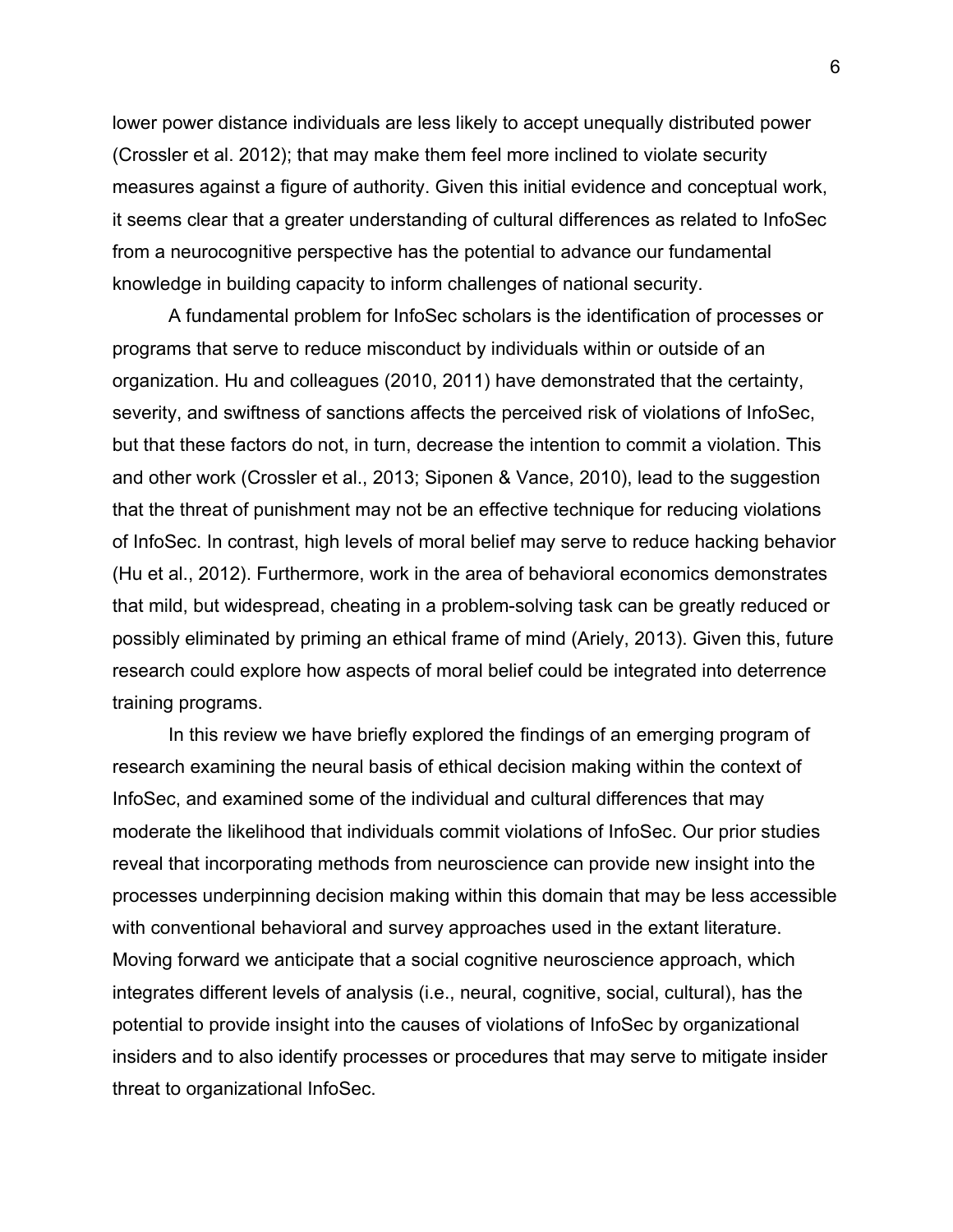#### References

- Ariely, D. (2013). The (Honest) *Truth About Dishonesty: How We Lie to Everyone-Especially Ourselves.* New York: HarperCollins Publishers.
- Ayuso, P. N., Gasca, R. M., & Lefevre, L. (2013). A cluster-based fault-tolerant architecture for stateful firewalls. *Computers & Security, 31,* 524-539.
- Budde, E., & West, R. (2017, April). *Neural correlates of ethical decision making related to information security.* Poster presented at the Midwestern Psychological Association, Chicago, IL.
- Choo, K-KR. (2011). The cyber threat landscape: Challenges and future research directions. *Computers & Security, 30,* 719-731.
- Crossler, R. E., Johnston, A. C., Lowry, P. B., Hu, Q., Warkentin, M., & Baskerville, R. (2013). Future directions for behavioral information security research. *Computers & Security, 32,* 90-101.
- Cybersecurity Ventures (2017). Cybereconomy Infographic. http://cybersecurityventures.com/cybereconomy-infographic/.
- de Oliveira-Souza, R., Zohn, R., & Moll, J. (2015). Neural correlates of human morality: An overview. In J Decety & T. Wheatley (Eds.), *The Moral Brain: A Multidisciplinary Perspective* (pp. 183-196). Cambridge, MA: The MIT Press.
- Dimoka, A., Pavlou, P. A., & Davis, F. D. (2011). NeuroIS: The potential of cognitive neuroscience for information systems research. *Information Systems Research, 22,* 687-702.
- Dinev, T., Goo, J., Hu, Q., & Nam, K. (2009). User behavior towards protective information technologies: The role of national cultural differences. *Information Systems Journal, 19,* 391-412.
- Greene, J. D. (2015). The cognitive neuroscience of moral judgment and decision making. In J Decety & T. Wheatley (Eds.), *The Moral Brain: A Multidisciplinary Perspective* (pp. 197-220). Cambridge, MA: The MIT Press.
- Groll, E. (2017, March 30). Russian interference went far beyond DNC hack, senate panel hears. Foreignpolicy.com.